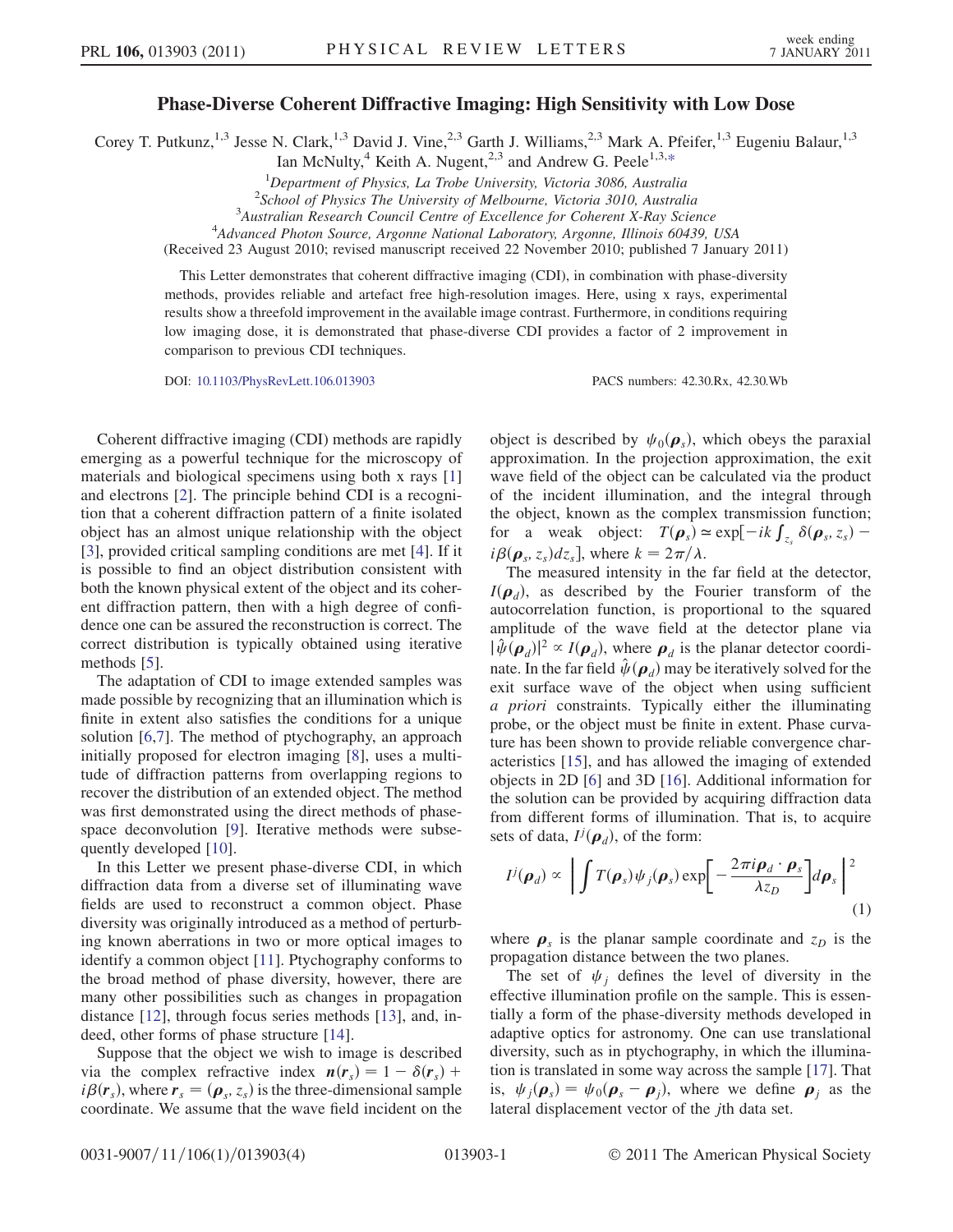However, the concept of phase diversity allows more than lateral translation of the illumination on the sample. Here we also consider the introduction of an additional phase curvature to the incident wave field:  $\exp[i\pi \rho_s^2/\lambda z_j]$ , where  $z_i$  denotes a change in curvature for the *j*th data set, an approach that we will call longitudinal diversity. Phasediversity configurations are illustrated in Fig. [1](#page-1-0) in the case where  $\psi_0$  is the diverging wave from the focus of an x-ray zone plate. We note that in some circumstances, this configuration permits the formation of a direct solution for the phase [\[18\]](#page-3-18).

In the work here we have modified a parallel ptychographic algorithm [[19](#page-3-19)[,20](#page-3-20)] to allow an increased weight to be placed on more intense regions of the illumination. The reconstruction algorithm can be adapted for use with a number of iterative phase retrieval methods [\[21\]](#page-3-21). The algorithm first performs M CDI phase retrieval iterations on each phase-diverse data set,  $I^j$ , where  $j = 1, ..., N$ .<br>These iterations can use a variety of phase retrieval tech-These iterations can use a variety of phase retrieval techniques. In a Fresnel CDI (FCDI) geometry numerical simulations demonstrate that simple error reduction [\[5\]](#page-3-5) produces similar results to more advanced algorithms such as difference map [\[22\]](#page-3-22). Following this, a new estimate of the transmission function is calculated via:

<span id="page-1-0"></span>

<span id="page-1-2"></span>FIG. 1 (color). A typical phase-diverse CDI experimental geometry. Coherent planar x rays illuminate a Fresnel zone plate (FZP) or alternate focusing optic. If a FZP is used, a small (10  $\mu$ m) order sorting aperture (OSA) is used to remove high order diffraction. The arrangement here allows variation in longitudinal  $(z)$  and transverse  $(x \text{ and } y)$  position, shown in  $(b)$ and (c) respectively.

<span id="page-1-1"></span>
$$
T_{k+1}(\boldsymbol{\rho}_s) = [1 - \beta]T_k(\boldsymbol{\rho}_s)
$$
  
+ 
$$
\frac{\beta \sum_{j=1}^N \omega_j(\boldsymbol{\rho}_s) T_{k+1}^j(\boldsymbol{\rho}_s - \boldsymbol{\rho}_j)}{\sum_{j=1}^N \omega_j(\boldsymbol{\rho}_s)}
$$
 (2)

where  $\beta$  is the feedback parameter. This process is repeated for K iterations, where  $k = 1, \ldots, K$  is the current iteration number. The weighting factor  $\omega_i(\boldsymbol{\rho}_s)$  is defined by the illuminating wave field,  $\psi_i(\boldsymbol{\rho}_s)$ :

$$
\omega_j(\boldsymbol{\rho}_s) = \alpha_j \left( \frac{|\psi_j(\boldsymbol{\rho}_s)|}{|\psi_j(\boldsymbol{\rho}_s)|_{\text{max}}} \right)^{\gamma}
$$
 (3)

where  $\gamma$  is an amplification factor and  $\alpha_i$  is the probe specific scaling factor, useful in situations where there is a notable variation in incident flux between probe positions. The set of parameters  $\beta = 1$ ,  $\alpha_j = 1$ ,  $\gamma = 1$  reduces Eq. [\(2](#page-1-1)) to a typical parallel ptychographic algorithm [\[19](#page-3-19)[,20\]](#page-3-20). Numerical simulations demonstrate that in a Fresnel geometry using  $\gamma \in [2:5]$  and  $M = 1$  results in the mean the mean the most accurate reconstructions, based on the mean square error between the simulated, and reconstructed transmission functions. This error increased significantly for  $1 > \gamma > 8$ .  $\beta = 1$  resulted in the lowest error in nu-<br>merical simulations implying all necessary feedback merical simulations, implying all necessary feedback from previous iterations is already encapsulated in the right most term of Eq. [\(2\)](#page-1-1).  $\alpha = 1$  was chosen due to the equal incident flux and signal to noise for the measured data at each position.

The reliable convergence of the algorithm and the uniqueness of the solution obtained by Eq. ([2\)](#page-1-1) can be inferred from the uniqueness of the FCDI phase retrieval used within the algorithm [\[15\]](#page-3-15), further strengthened by the addition of overlapping probe positions [\[10\]](#page-3-10). Deviation from the range of ideal parameters reduces the quality of the final reconstruction, irrespective of the convergence speed, which does not change appreciably. Phase-diverse CDI is also compatible with diverging beam methods that use knowledge of the structure or composition of the sample to enhance reconstruction quality [\[23\]](#page-3-23).

Diffraction data for a Au-Cr nanostructured test object was taken using a dedicated Fresnel imaging end station situated at beam line 2-ID-B of the Advanced Photon Source, Argonne National Laboratory. Samples were mounted in vacuo on  $Si<sub>3</sub>N<sub>4</sub>$  windows and illuminated with 2.5 keV x rays under the Fresnel geometry [\[23\]](#page-3-23), depicted in Fig. [1\(a\).](#page-1-2) A 160  $\mu$ m diameter Fresnel zone plate was used to impart phase and amplitude structure on the sample in the form of diverging illumination.

Phase-diverse CDI data for the Au-Cr object [shown in Fig. [2\(a\)](#page-2-0)] was obtained using both longitudinal and transverse phase diversity in the illuminating wave field. In total, 7 phase-diverse positions [geometries depicted in Fig. [1\(b\)](#page-1-2)] were used to image the object. This included 4 different longitudinal positions ranging from  $z_s = 1.8$  mm to  $z_s = 2.2$  mm. For these longitudinal positions the diameter of the approximately circular illumination in the plane of the sample ranged from 15  $\mu$ m to 20  $\mu$ m. At each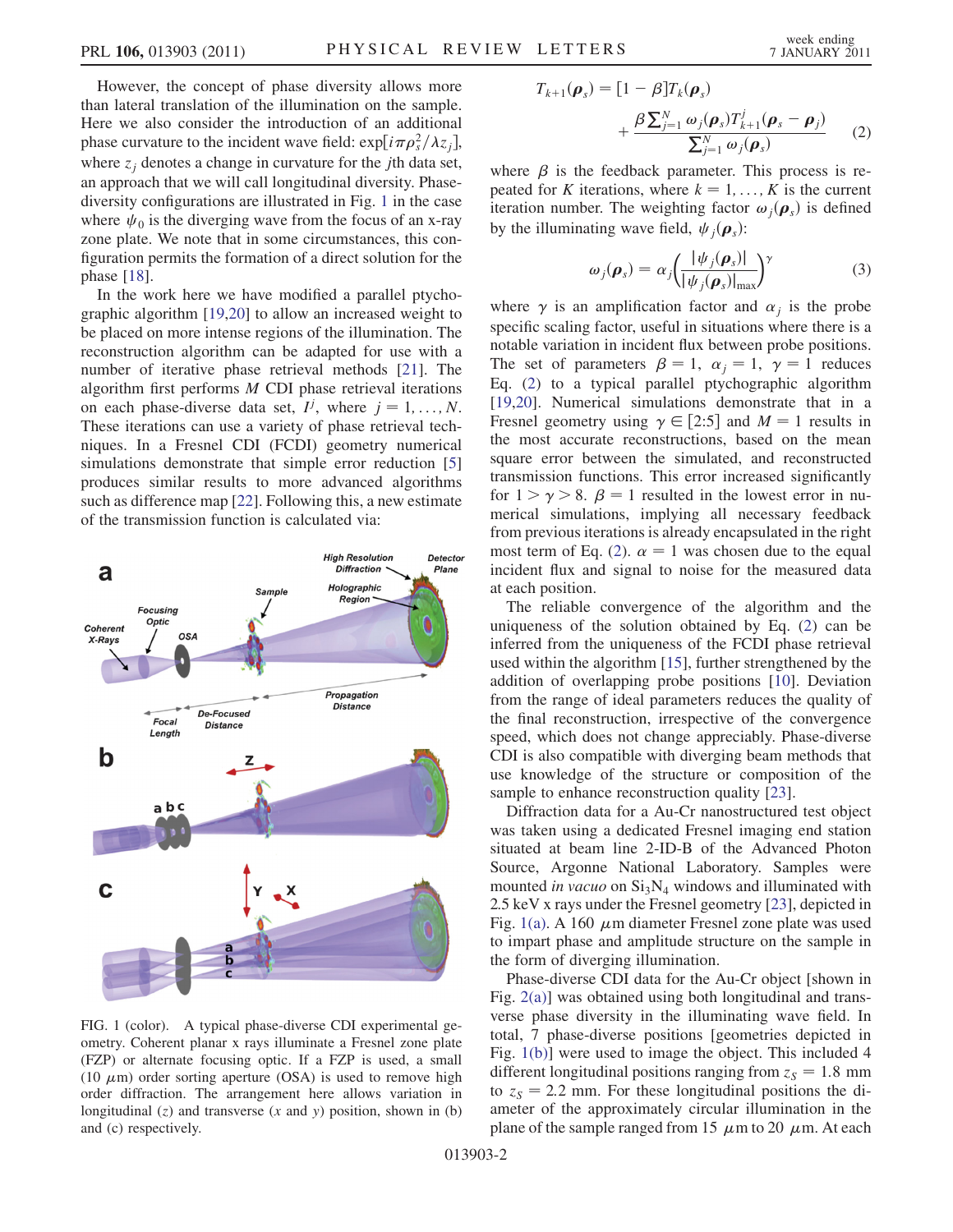

<span id="page-2-0"></span>FIG. 2 (color). (a) A scanning electron microscopy image of the nanostructured Au-Cr object. (b) Phase-diversity CDI reconstruction, showing the phase of the reconstructed transmission function. (c) Gaussian distributions were fitted to the recovered phase in regions i., ii., and iii., (shown in b). The watermarked regions in the plot show the histograms created from the measured data. (d) Differential intensity contrast image calculated using a relative illumination phase shift of  $\phi = \frac{\pi}{2}$  and a translation of  $\rho_0 = (3.2, 3.2) \mu m$ .

of the 7 positions 100 frames (each with a 1 s dwell time) were recorded using a  $2048 \times 2048$  direct detection cooled CCD with 13.5  $\mu$ m wide pixels. The overlap fraction for the translational phase-diversity measurements was between 50% and 85% [\[24\]](#page-3-24). Measurements of the unperturbed illumination were taken for each position and reconstructed using the method of Quiney et al. [[25](#page-3-25)].

Image reconstructions were performed using the phase-diverse CDI methodology summarized in Eq. ([2\)](#page-1-1). Figure [2\(b\)](#page-2-0) shows the phase of the reconstructed transmission function of the nanostructured sample. The estimate of the spatial resolution of the image is based on analysis of the power spectrum of the reconstructed object, and was found to be approximately 45 nm. Here however, we are more concerned with matters of image contrast and sensitivity, which we define as ''phase resolution,'' by which we mean the minimum phase step that can be clearly resolved in the image. This resolution is important in biological imaging, for example, where subtle variations in cellular composition provide weak contrast mechanisms.

Phase resolution here is defined by measuring the standard deviation,  $\sigma$ , of a Gaussian fit to the recovered phase distribution,  $\Delta \phi$ , in a region of the sample known to be of uniform thickness. The value of  $\sigma$  along with knowledge uniform thickness. The value of  $\sigma$ , along with knowledge of the sample composition can then be used to calculate a thickness resolution via  $\Delta \tau = \Delta \phi / k \delta$ .<br>The phase resolution for the papostru

The phase resolution for the nanostructured sample was estimated using the regions highlighted in Fig. [2\(b\)](#page-2-0), which were verified to be of uniform thickness via atomic force microscopy. A phase resolution of  $\Delta \phi = 0.04$  radians was<br>calculated, for the phase-diverse reconstructions lhistocalculated for the phase-diverse reconstructions [histograms of phase distributions are shown in Fig. [2\(c\)](#page-2-0)].

In a Cr sample a phase resolution of  $\Delta \phi = 0.04$  radians<br>uates to a thickness resolution of 15 nm at 2.5 keV equates to a thickness resolution of 15 nm at 2.5 keV, calculated using tabulated data [[26](#page-3-26)]. Similarly, in a proteinaceous sample,  $\Delta \phi = 0.04$  radians implies a thickness resolution of  $\approx 50$  nm resolution of  $\simeq$  50 nm.

The phase and amplitude quantitatively recovered by coherent imaging methods allows for a great deal of flexibility in the contrast mechanisms used to display the recovered images [[27](#page-3-27)]. A differential interference contrast image for the nanostructured object was emulated by calculating the intensity of the exit wave field from the sample when illuminated with two different wave fields, one of which is both phase shifted and translated [\[28\]](#page-3-28). The similarity between the emulated differential interference contrast image [Fig. [2\(d\)](#page-2-0)] and the measured scanning electron microscopy image [Fig. [2\(a\)\]](#page-2-0) is obvious.

We now demonstrate the relative improvements of phase-diverse CDI to a single probe FCDI reconstruction with an equal net absorbed x-ray dose. A comparison is also made using an equal x-ray dose while using only translational diversity. In this case the lateral beam overlap fraction was approximately 60% and an irregular arrangement of probe positions was used to minimize artefacts due to aliasing [\[29\]](#page-3-29). The sample was completely contained within the extent of the illuminating probe, hence the absorbed dose is equal to the cumulative dose contributed when recording the diffraction data.

A qualitative comparison of single probe FCDI, phasediverse CDI using lateral phase diversity, and phase-diverse CDI using both lateral and translational phase diversity is shown in Fig. [3.](#page-2-1) This includes a reconstruction using phasediverse CDI with an order of magnitude less net exposure.

At an x-ray energy of  $E = 2.5$  keV, the absorption coefficients for the Au and Cr components of the test sample

<span id="page-2-1"></span>

FIG. 3. A dose limited comparison of single probe measured images, and phase-diverse reconstructions. The images show the phase of the reconstructed transmission function after 70 seconds of net exposure for (a), a phase-diverse CDI reconstruction using both longitudinal and translational phase diversity, (b) a phasediverse CDI reconstruction using translational phase diversity, and (c), a single probe FCDI reconstruction. (d) Reconstructed phase using 7 seconds of net exposure for a phase-diverse CDI reconstruction using both longitudinal and translational phase diversity.